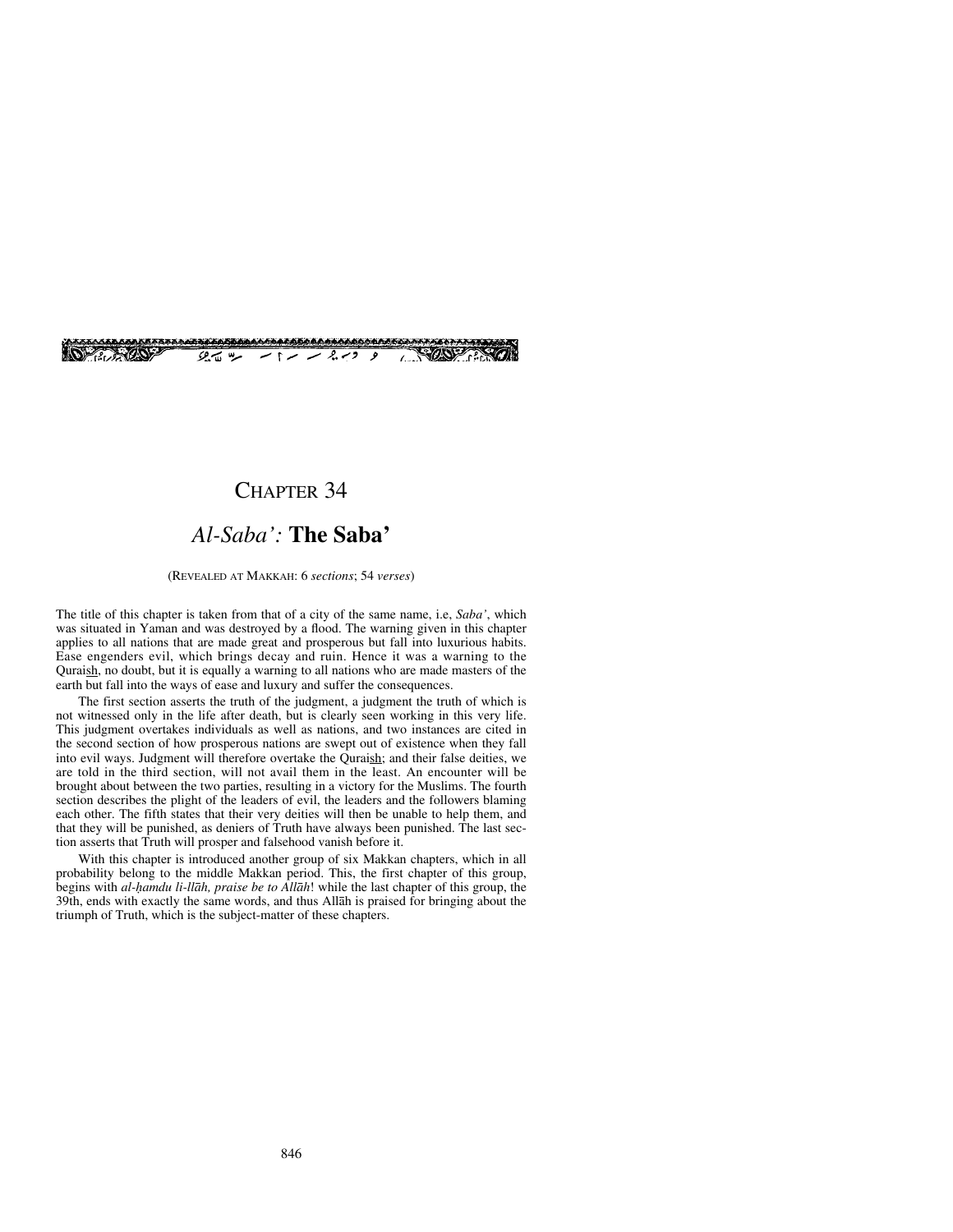#### SECTION 1: **Judgment is certain**

In the name of Allåh, the Beneficent, the Merciful.

**1** Praise be to Allåh! Whose is whatsoever is in the heavens and whatsoever is in the earth, and to Him be praise in the Hereafter! And He is the Wise, the Aware.

**2** He knows that which goes down into the earth and that which comes out of it, and that which comes down from heaven and that which goes up to it. And He is the Merciful, the Forgiving.

**3** And those who disbelieve say: The Hour will never come to us. Say: Yea, by my Lord, the Knower of the unseen! it will certainly come to you. Not an atom's weight escapes Him in the heavens or in the earth, nor is there less than that nor greater, but (all) is in a clear book,*<sup>a</sup>*

**4** That He may reward those who believe and do good. For them is forgiveness and an honourable sustenance.

**5** And those who strive hard in opposing Our Messages, for them is a painful chastisement of an evil kind.

**6** And those who have been given knowledge see that what is revealed to thee from thy Lord, is the Truth and it guides into the path of the Mighty, the Praised.

بِسْبِهِ اللَّهِ الزَّحْسَنِينِ الزَّحِسِيْمِِنِ آلْهَيْدُ لِللَّهِ الْكَانِيِّ لَهُ مَا فِي السَّيْنِاتِ دَ مَا فِي الْآمَرُضِ وَلَهُ الْعَدُبُ فِي الْأَخِيرَةُ وَهُوَ الْحَكِيْدُ الْخَبِيْدُ© ية لَمَدهُ مَا يَلِبُرُ فِي الْأَمْرِضِ وَمَا يَخْرُمُ مِنْهَا دَ مَا يَنْزِلُ مِنَ السَّمَاءِ دَ مَا يَعْنَ فِيْهَا لَوَ هُوَ الزَّحِيْثُهُ الْغَفْوْسُ ® دَ قَالَ الَّذِينَ كَفَرَّادُالا تَأْتِيْنَا السَّاعَةُ لِمَّ قُلْ بَلْى وَسَ تِيْ لَتَأْتِيَةَ كَمْ لِلْمِالْغَيْبِ لَا يَعْزُبُ عَنْهُ مِثْقَالُ ذَرَّةٍ فِي السَّنْوٰتِ وَلَا فِي الْأَرْضِ وَلَآ آَصَٰعَوُ مِنْ ذٰلِكَ وَلَآ آَكْبَرُ اِلَّا نِيْ كِتْنِي مُّبِيْنِ فِي إِيْجَزِيَ الَّذِينَ امْنُوْا دَعَيْلُوا الصّْلِحْتِ أَوَلَيْكَ لَهُمْ مَّغْفِيءٌ وَّرِزْقٌ كَبِرِيْهُنَّ وَ الَّذِيْنَ سَعَوْ فِيٍّ الْبَيْنَا مُلْجِبِزِئِينَ أُولَيْكَ لَهُمْ عَذَابٌ مِّنْ يِّجْزِ إِلِيْمُ ﴾ رَبَّدَى الَّذِيْنَ أَدْتُوا الْعِلْمَ الَّذِيَّ أُنْزِلَ إِلَيْكَ مِنْ رَّبِّكَ هُوَ الْحَقَّ لَا رَبِّهُ لِيَ لَيْ إلىٰ صِرَاطِ الْعَزِيْزِ الْحَمِيْدِ ۞

<sup>3</sup>*a.* The verse states the immutable law that every deed is followed by a consequence, and nothing should be looked upon as too small to produce an effect. The two verses that follow are an illustration of this law; good meets with a good reward and evil with an evil punishment. It should be noted that the Qur'ån here speaks of an *atom* and also of something less than an atom. As *less than an atom* could only be a part of an atom, evidently the suggestion here is that an atom could be broken into pieces.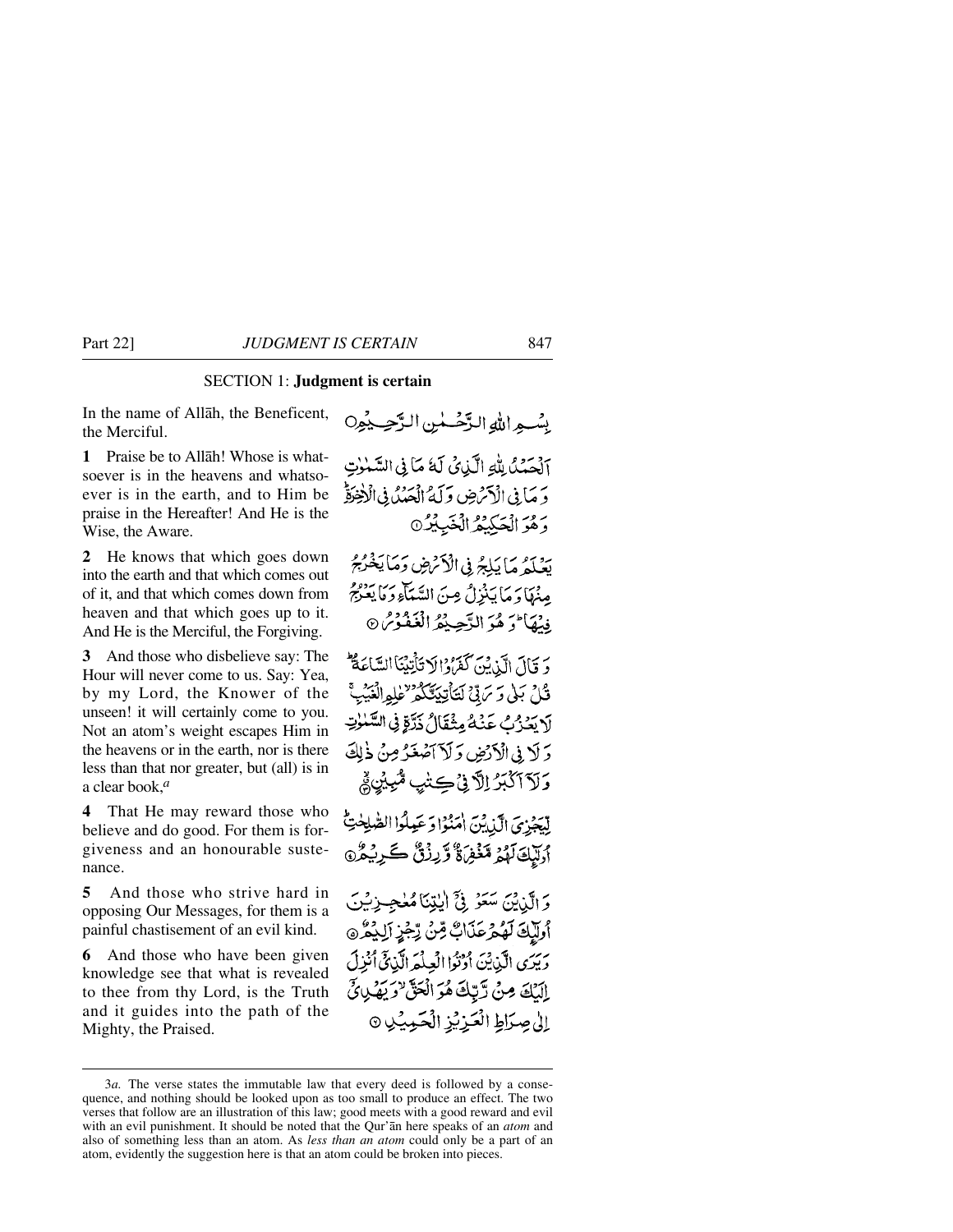**7** And those who disbelieve say: Shall we show to you a man who informs you that, when you are scattered the utmost scattering, you will then be in a new creation?

**8** Has he forged a lie against Allåh or is there madness in him? Nay, those who believe not in the Hereafter are in torment and in far error.

**9** See they not what is before them and what is behind them of the heaven and the earth? If We please, We can make them low in the land or bring down upon them a portion of heaven. Surely there is a sign in this for every servant turning (to Allåh).*<sup>a</sup>*

دَ قَالَ الَّذِيْنَ كَفَرُوْا هَلْ نَدُانٌ كُلُّكُمْ عَلَى رَجُلٍ يُّنَبِّئُكُمْ إِذَا مُّرِّقٌنُّهُۥ كُلَّ مُمَّذَّقٌ اِتَّكُمُّ لَفِيُّ خَلْقٌ جَدِيْدِيُّ أَفْيَذَى عَلَى اللَّهِ كَيْدِيًّا آمْرَيْبِهِ جِيتَةٌ ثَلْ بَلِ الَّذِيْنَ لَا يُؤْمِنُوْنَ بِالْأَخِرَةِ في الْعَذَابِ وَ الصَّلْلِ الْبَعِيْدِيِ @ آفَلَهْ يَدَدْالِلْي مَا بَيْنَ آيْدِيْهُمْ دَمَا خَلْفَقُهُمْ مِنَّنَ السَّبَيَاءِ وَ الْأَمْرَضِ ۚ إِنَّ يَّةٍ فَمَسْعَفٍ بِهِمُ الْأَدْضَ أَوْ نُسُقِظُ عَلَيْهِمْ كِسَفًا قِنَ السَّمَاءِ إِنَّ فِي ذٰلِكَ لَأَيَةً لِّكُلِّ عَبۡدٍ مُّنۡيَٰبٍ ۚ

### SECTION 2: **Favours followed by Retribution**

**10** And certainly We gave David abundance from Us: O mountains, repeat praises with him,*<sup>a</sup>* and the birds, and We made the iron pliant to him,*<sup>b</sup>*

**11** Saying: Make ample (coats of

وَلَقَلْ الْتَيْنَاكَاذُكَ مِنَّافَضُلَّا يُجِبَالُ أَدَّنْ مَعَهُ وَالطَّيْرَ ۚ وَ أَلَّتَ أَلَّهُ الْحَدِيثِكَانَ آن اعْمَىلْ سْبِغْتِ وَقَيْلَارُ فِي السَّرْدِ

10*a. Awwaba* literally signifies *he returned* (LL), and applied to a company of men, *it journeyed by day* (LL), and metonymically *åba* or *awwaba* signifies *he returned from disobedience to obedience* or *repeated the praises of God*. By the mountains repeating the praises of Allåh, some understand the praising of Allåh in the sense in which all inanimate objects are spoken of in the Holy Qur'ån as glorifying God, while others think that the mountains' echoing David's loud praises is meant. But the mention of birds, the attendants of a victorious army (see 16:79*a*), and iron along with it shows that the reference is to the conquests of David; and the singing of praises by the mountains therefore carries the significance of those residing on mountains yielding to David. Or the *jibål* (mountains) may here signify *mighty men* (see 20:105*a*), who are thus commanded to march along with him to conquer the enemy.

10*b.* The making of the iron pliant to him signifies the extensive use of iron by him in his battles, and so do the coats of mail in the next verse.

<sup>9</sup>*a.* This is the ever-recurring argument of the Holy Qur'ån. The disbelievers deny the last Resurrection, the life after death, the sublime principle of the accountability of human actions, which forms the only basis of high morals, and they are told that, as a proof of the truth of the Resurrection, they will be brought low in this very life for standing in the way of the advancement of Truth. It is compared with the coming of a portion from heaven because they would not be able to avert it.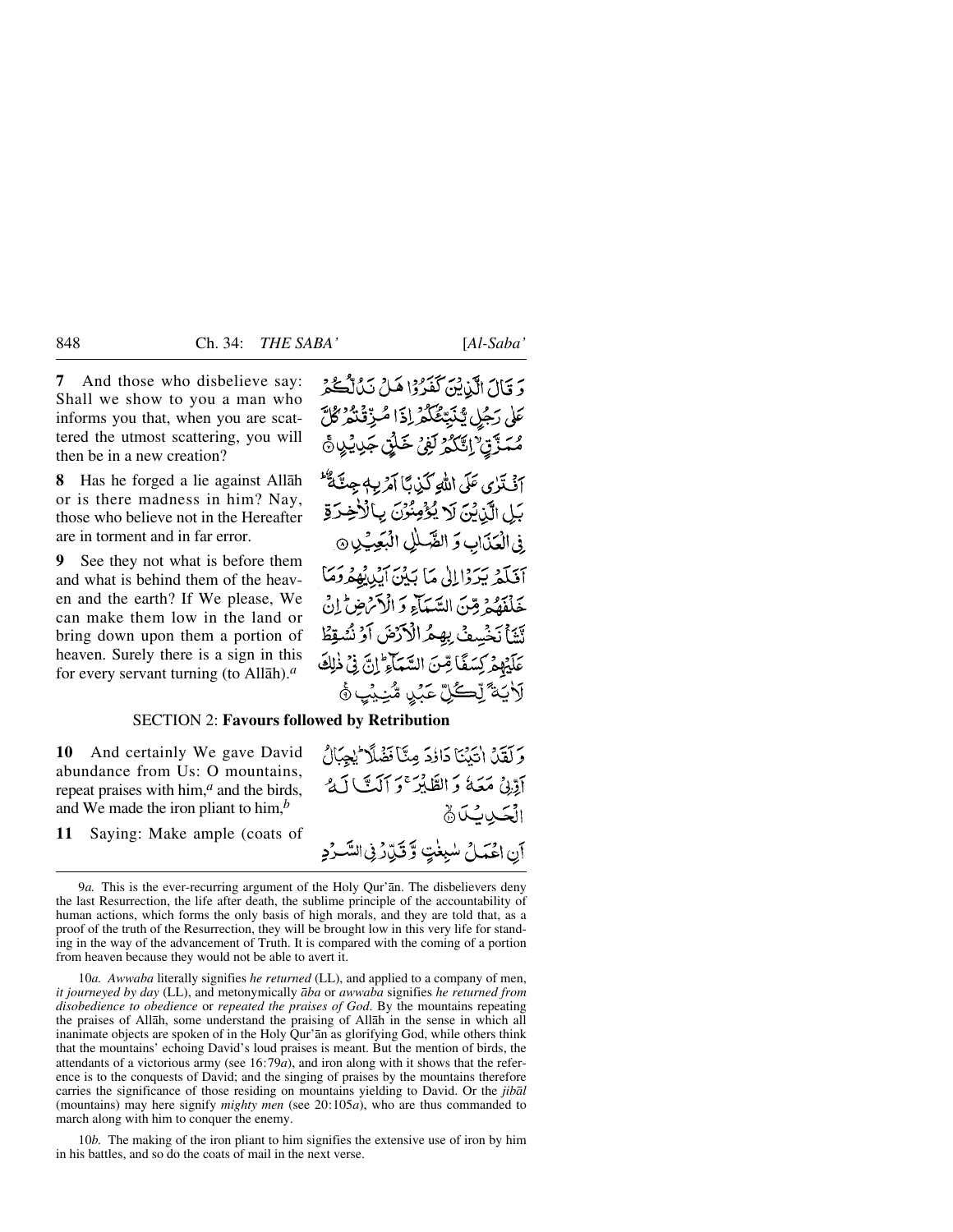mail), and assign a time to the making of coats of mail and do ye good. Surely I am Seer of what you do.*<sup>a</sup>*

**12** And (We made) the wind (subservient) to Solomon; it made a month's journey in the morning and a month's journey in the evening;*<sup>a</sup>* and We made a fountain of molten brass to flow for him.*<sup>b</sup>* And of the jinn there were those who worked before him by the command of his Lord. And whoever turned aside from Our command from among them, We made him taste of the chastisement of burning.*<sup>c</sup>*

**13** They made for him what he pleased, of synagogues and images, وَ اعْمَلُوْ اصَالِحَا لِّلِّ بِمَا تَعْمَلُوْنَ بَصِيْرٌ

وَلِسُلَيْمَٰنَ الرِّيْحَ غُلُوُّهَا شَهْلٌ وَّ رَدَاهِمَا يَنْهَدُ ۚ وَ أَيْسَلْنَا لَ4ً عَيْنَ الْقِطْرِ وَمِنَ الْجِنِّ مَنْ يِّعْمَلُ بَيْنَ يَدَيْهِ بِإِذْنِ رَبِّهٖ وَمَنْ يَنِغْ مِنْهُ دُ عَنْ آمُرِيَاَنَيْنَهُمُ مِنْ عَذَابِ السَّعِيْرِ @

يَعْمَلُونَ لَمْ مَا يَشَاءُ مِنْ مَجَادِيْتَ وتماثيل وجفان كالجواب وثلاثها

12*a.* See 21:81*a*. The significance is that Solomon's ships were made to traverse a month's journey in a day by favourable winds. For Solomon's navy, see 1 Kings 9:26. But it should be noted that *r߃* (wind) means also *power* or *dominance* or *conquest* (LL), and therefore the meaning may be that Solomon's kingdom was so large that it was a month's journey to the East and a month's journey to the West.

12*b.* "Also he made a molten sea of ten cubits from brim to brim" (2 Chron. 4:2).

12*c.* These jinn were no other than the strangers whom Solomon subjected to his rule and forced into service. See 2 Chron. 2:2 –18: "And he set threescore and ten thousand of them to be bearers of burdens, and fourscore thousand to be hewers in the mountain". Note that the jinn of this verse are the *shayāṭīn* of 38:37 — "(We subjected to Solomon) the devils, every builder and diver" — where the *shayātin* or devils are explained by the Qur'ån itself to be no others than the builders and divers whom Solomon had forced into labour. In the first volume, Tabrezß in his commentary on *Ïimåsah* remarks: "Ab∂ 'Ulå says the Arabs speak of the jinn frequently, likening a man who is clever in executing affairs to the jinni and the *shaitan* or devil, and hence they say *his jinn is gone*, when they mean that he became weak and abased". This explanation, along with that which the Qur'ån itself affords, settles the question of the jinn and the devils employed by Solomon.

<sup>11</sup>*a.* The subject of the previous verse is continued. David is enjoined to prepare himself and his army for severe battles, hence the necessity of coats of mail to save life. Some think that the commandment signifies that David should not take anything from the treasury for his own livelihood, and that he should earn his livelihood by an industry, such as the making of coats of mail (Kf). *Såbighåt* is the plural of *såbighah*, which is an adjective meaning *ample* or *vast*, and is here considered as standing for the noun which it qualifies, for you say *dir'-un såbighat-un* meaning *an ample coat of mail*. But you also say *ni'mat-un såbighat-un*, i.e., a complete benefit (LL), and the order given here may imply the doing of perfect deeds. *Sard* means *coats of mail* or *their rings* (LL), and *qaddara* signifies *he made it according to a measure* or *proportioned it*, and also *he assigned a particular time for it* (LL). Rz favours the latter interpretation, i.e., David is commanded not to employ his whole time in such occupations, for the real object is to do good.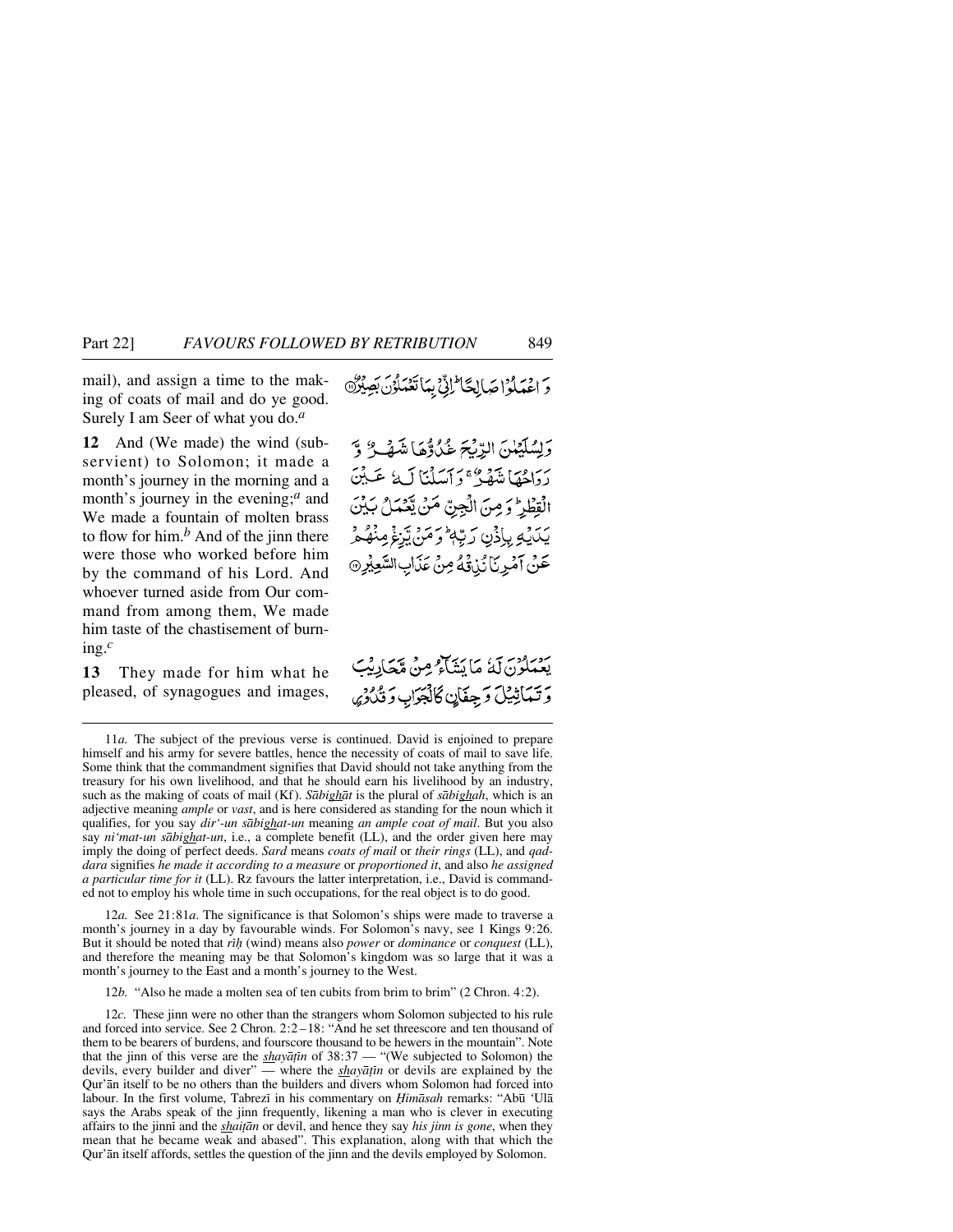and bowls (large) as watering-troughs and fixed cooking-pots.*<sup>a</sup>* Give thanks, O people of David! And very few of My servants are grateful.

**14** But when We decreed death for him, naught showed them his death but a creature of the earth that ate away his staff. So when it fell down, the jinn saw clearly that, if they had known the unseen, they would not have tarried in humiliating torment.*<sup>a</sup>*

**15** Certainly there was a sign for Saba' in their abode — two gardens on the right and the left. Eat of the sustenance of your Lord and give thanks to Him. A good land and a Forgiving Lord!

**16** But they turned aside, so We sent upon them a violent torrent, and in place of their two gardens We gave them two gardens yielding bitter fruit and (growing) tamarisk and a few lote-trees.*<sup>a</sup>*

**17** With this We requited them because they were ungrateful; and We punish none but the ingrate.

رّْسِيْتٍ لِمُمَلَّوَّا إِلَ دَائِدَ شُكِّرًا \* وَتَلِيۡلُ مِّنۡ عِبَادِىَ الشَّكَرُمُ ۞ فَلَتَاقِفَهِ نَاءَآهُا الْبَيْنَ مَا دَلَّهُمْ عَلَىٰ مَدْيَةَ إِلَّٰ دَآتَةُ الْأَدْضِ تَأْكُلُ مِنْسَآتَهُ ۚ وَبَآتَاجَةَ تَبَيَّتَتِ الْجِنَّ أَرْ لَّوْ كَانُوْا يَعْلَمُونَ الْغَيْبَ مَالِّبِنُوْا فى الْعَيْنَابِ الْمُبْهِيِّينِ ﴾ لَقَلْ كَانَ لِسَبَإِ فِي مَسْكَنِهِمُ الْيَةُ ۚ جَنَّتْنِ عَنْ يَيْمِيْنِ وَ شِـْمَـٰلِي ةُ كْلُوْا مِنْ تِرَازْقٍ رَبِّكُمْ وَ الشَّكْرُوْالَهُ ۖ بَلْدَةٌ طَبِّيَةٌ وَّسَ تَّا غَفُونَ ۞ فَأَعْرَضُوْا فَأَرْسَلْنَا عَلَيْهِمْ سَيُلَ الْعَيْرِمِرِ دَ بَدَّانِيْهُمْ بِجَنَّتَيْبِكُمْ جَنَّتَ لِيْن ذَرَاتَنُ اُكُلِ خَمْطٍ وَٓاَشۡلِ وَّشَىٰٓءَ قِنْ سِنْ ٍكَلِيْلِ ۞ ذٰلِكَ جَزَيْنِهُ هُرِ بِيمَا كَغَدْ وْإِلَيْهِ هَيْ نُجْزِيِّ الْأَالْكَفُوُرَ

16*a.* Saba' was "a city of Yaman, also called *Ma'årab*; it was about three days' journey from Şan'ā. The bursting of the dyke of Ma'ārab and the destruction of the city by a flood are historical facts, and happened in about the first or second century of our era" (Palmer).

It is usual to speak of two gardens, for large cultivated areas were bounded by a garden on each side.

<sup>13</sup>*a.* For the graving of cherubims on the walls, see 2 Chron. 3:7; for the casting of oxen, 2 Chron. 4:3; for the making of lavers, pots, basins, etc., 2 Chron. 4:11, 14.

<sup>14</sup>*a.* The reference in *the creature of the earth that ate away his staff* is to his son's weak rule, under whom the kingdom of Solomon went to pieces. It appears that Solomon's successor, Rehoboam, led a life of luxury and ease, and instead of acting on the advice of the older men, he yielded to the pleasure-seeking wishes of his companions (1 Kings 12:13), and it is to his luxurious habits and easy mode of life that the Holy Qur'ån refers when it calls him *a creature of the earth*. The eating away of his staff signifies the disruption of the kingdom. The jinn, as already remarked, mean the rebellious tribes who had been reduced to subjection by Solomon, and who remained in subjection to the Israelites for a time, until the kingdom was shattered. This instance, as well as the one following, contains a warning for the Muslims as to the result of falling into luxury and ease, by which, however, they benefited little; the ultimate fate of the respective kingdoms of the Umayyads and Abbasides was the same as that of Solomon's kingdom. See also 38:34*a*.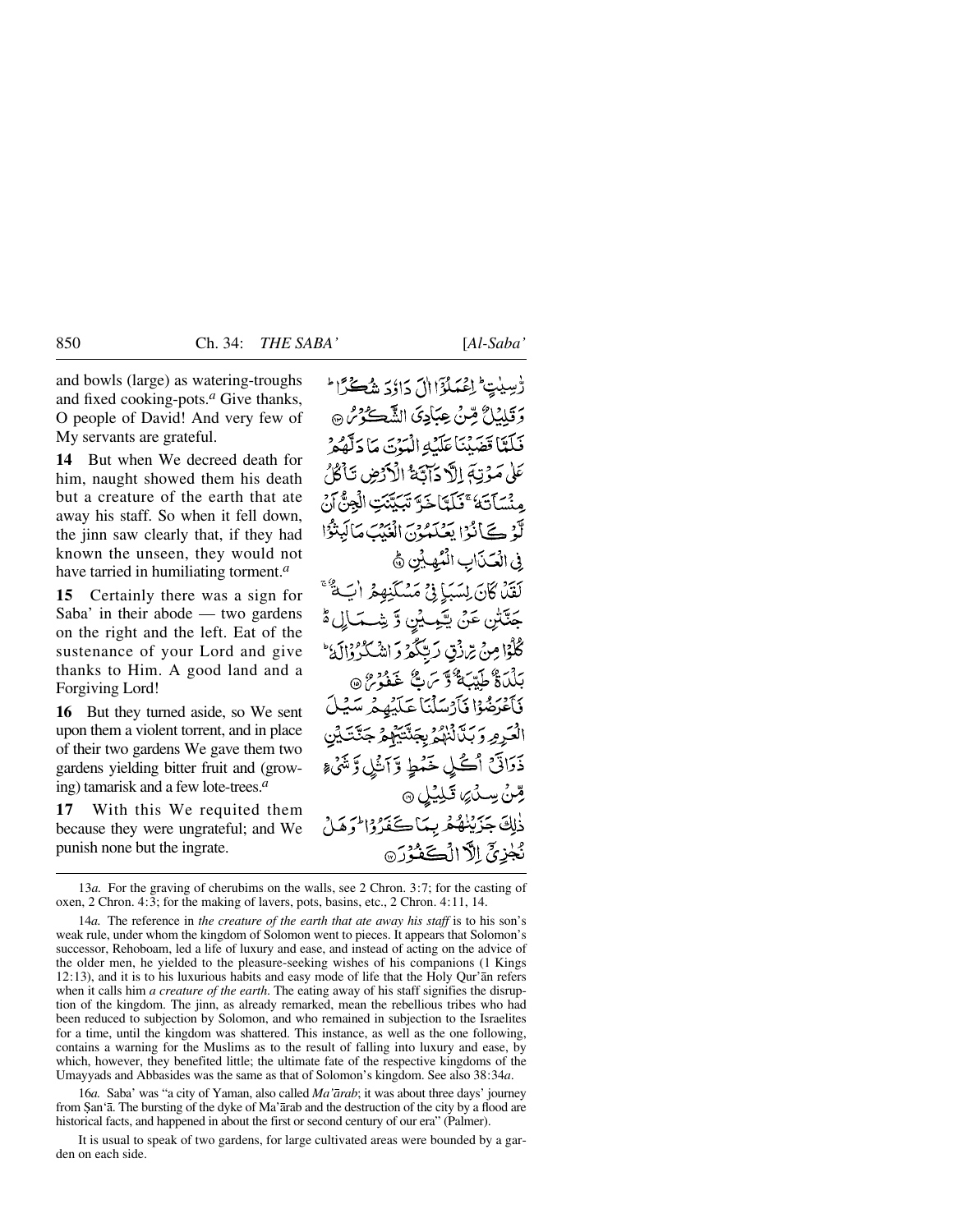**18** And We made between them and the towns which We had blessed, (other) towns easy to be seen,*<sup>a</sup>* and We

apportioned the journey therein: Travel through them nights and days, secure.

**19** But they said: Our Lord, make longer stages between our journeys.*<sup>a</sup>* And they wronged themselves; so We made them stories and scattered them a total scattering. Surely there are signs in this for every patient, grateful one.

**20** And the devil indeed found true his conjecture concerning them, so they follow him, except a party of the believers.

**21** And he has no authority over them, but that We may know him who believes in the Hereafter from him who is in doubt concerning it. And thy Lord is the Preserver of all things.

وَجَعَلْنَابَيْنَهُمْ وَبَيْنَ الْقُرَى الَّتِيْ بْدَكْتَا فِيْهَا قُدَّى ظَاهِرَةً وَّ قَبِيَّ مِنَّ فِيْهَا السَّيْرَ يِسِيْرُوْافِيْهَا لَيَالَى وَ آتَامًا امِنِينَ@ فَقَالَوْا رَبَّنَا بِعِيلٌ بَيْنَ آَشْفَارِنَا وَظَلَمْوَّا انفُسْهُمْ فَجَعَلْنَهُمْ كَيَادِيْتَ وَمَدِّقَنَهُمْ َگُلَّ مُـَــزَّ قِّ† اِنَّى فِيُّ ذٰلِكَ لَأَبْتٍ لِّـكُلِّ صَبَّا*َيْه*َ شَكْوَيْرَ ۞ وَلَقَدْ صَلَّى عَلَيْهِمُ إِبْلِيْسُ ظَنَّةُ فَأَتَّبَعُوْهُ إِلَّا فَبِرِيْقًا مِّنَ الْمُؤْمِنِينَ ۞ رَ مَاكَانَ لَهُ عَلَيْهِمْ مِّنْ سُلْطِنِ إِكَّ لِنَعۡلَمَ مَنۡ يُّؤۡمِنُ بِٱلۡ(ٰخِرَةِ مِتَّنۡ هُوَ مِنۡهَمَآ فِيۡ شَکُفٍّ ؕوَ تَرَسُّكَ عَلَىٰ گَے نَّةً وَ حَفْظٌ

## SECTION 3: **A Victory for the Muslims**

**22** Say: Call upon those whom you assert besides Allåh; they control not the weight of an atom in the heavens or in the earth, nor have they any partnership in either, nor has He a helper among them.*<sup>a</sup>*

قُبِلِ ادْعُوا الَّذِينَ بَحَمْنُكُمْ مِّنْ دُوۡنِ اللَّهِ لَا يَمْلِكُوْنَ مِنْقَالَ ذَتَّ قِي فِي السَّمْلُوتِ وَ لَهِ فِي الْأَرْضِ وَمَا لَهُمْ فِيهِمَا مِنْ شِرْكٍ وَمَالَهُ مِنْهُمْ مِّنْ ظِيْرِ @

<sup>18</sup>*a.* The cities were so close to each other that one could be seen from the other, or they were conspicuous from the road. It is an indication of the great prosperity of the country. The blessed towns are the towns of Syria, with which they carried on trade.

<sup>19</sup>*a.* It is not necessary that they should have thus prayed in words. It is a description of their actual condition, i.e., they were not grateful for the blessings and fell into evil ways, which resulted in punishment overtaking them.

Speaking of the trade of Yaman with Syria, Muir says: "The commerce assumed great dimensions and enriched the nation ... and, which is remarkable, the number of stages from Hadramaut to Ayla, given ... as seventy, exactly corresponds with the number at the present day". The reference in the previous verse to the appointment of the journey might be to these stages.

<sup>22</sup>*a.* It refers to the helplessness of the supposed gods to assist their votaries when distress overtakes them.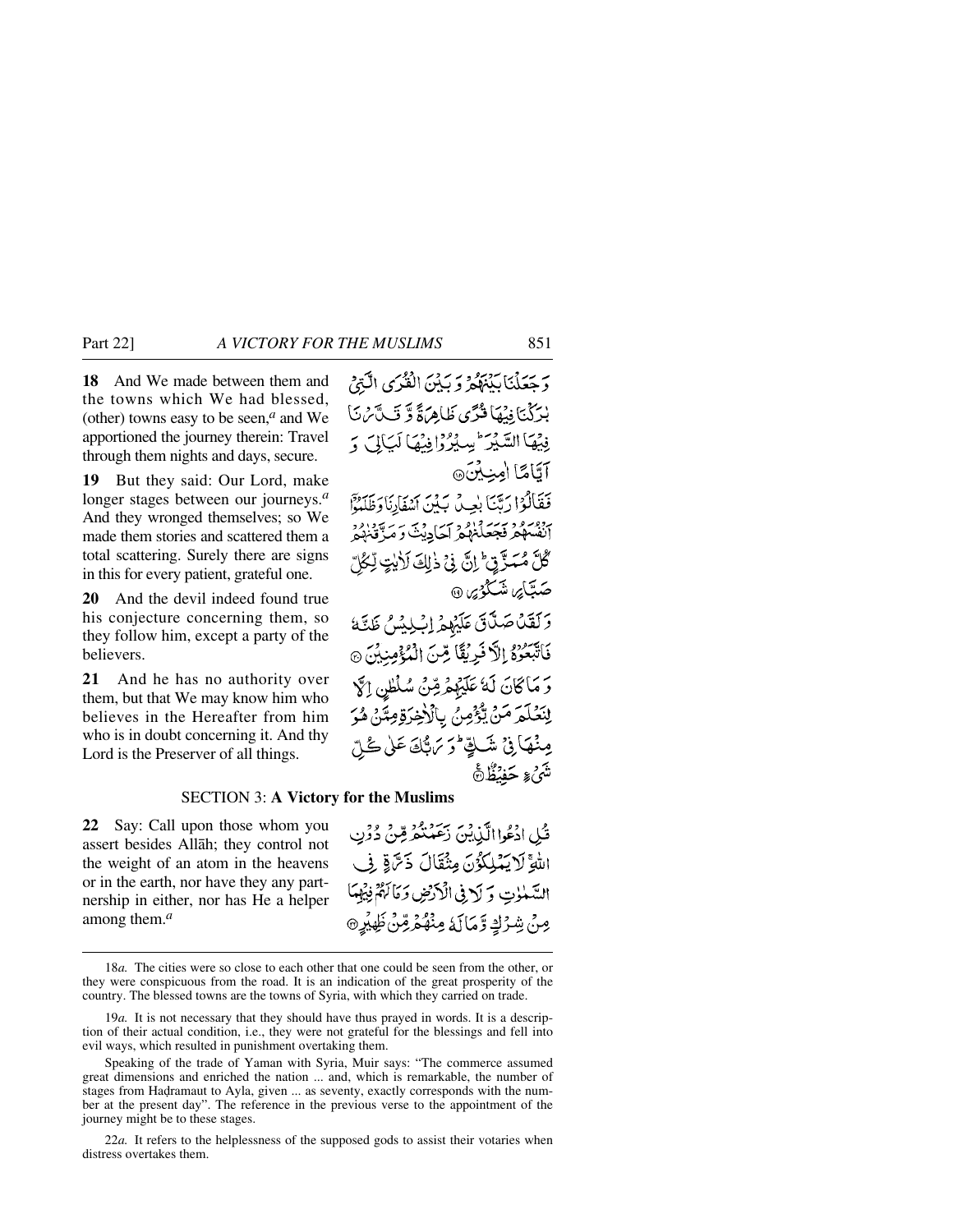**23** And intercession avails naught with Him, save of him whom He permits. Until when fear is removed from their hearts, they say: What is it that your Lord said? They say: The Truth. And He is the Most High, the Great.

**24** Say: Who gives you sustenance from the heavens and the earth? Say: Allåh. And surely we or you are on a right way or in manifest error.*<sup>a</sup>*

**25** Say: You will not be asked of what we are guilty, nor shall we be asked of what you do.

**26** Say: Our Lord will gather us together, then He will judge between us with truth. And He is the Best Judge, the Knower.*<sup>a</sup>*

**27** Say: Show me those whom you join with Him as associates. By no means (can you)! Nay, He is Allåh, the Mighty, the Wise.

**28** And We have not sent thee but as a bearer of good news and as a warner to all mankind, but most men know not.*<sup>a</sup>*

**29** And they say: When will this promise be (fulfilled), if you are truthful?

وَ لَا تَنْفَعُ الشَّفَاعَةُ عِنْدَ، فَالْإِلِينَ إِنَّ لَهُ تَحَتَّى إِذَا ذُبِّءَ عَنْ قُلُوْبِهِ هِرْ تَأْلُوْا مَاذَالتَالَ رَبُّكُمْ لَى الدَّا الْحَقَّ رَ هُوَ الْعَلِيُّ الْكَبِيْرُ @

قَيْ\ مَنْ تَدْمَنْ وَسِيحَ قِينَ السَّبْنِوٰتِ دَ الْأَسْرَضِ ثَيْلِ اللَّهُ "دَ إِنَّآ آدْ إِيَّاتُ هُمْ لَعَلَىٰ هُـٰدًىٰ لَوۡ فِيۡ ضَـٰلٰٓلِ مُّبِـٰیۡنِ ۞ قُدْحْ لَاَ تُسْتَكْوُنَ عَتِيّاً آجَرْمِنَا وَلَا نُسْتَلْ

عَدَّمَا تَعْمَلُونَ۞

قُلْ يَجْمَعُ بِينَنَارَتْنَا تَكُوَّيَفْتُحْ بِيَنْنَا بِالْجَقِّ وَهُوَ الْفَتَّاحُ الْعَلِيْدُ®

قُلْ آيُّ وَفِيَ الَّذِينَ ٱلۡحَقَّنَّعُرَٰبِهٖ شُرَكَآءَ كَلاَّ سِّلِّ هُوَ اللَّهُ الْعَيْرِيْزُ الْعَكِيْمُ®

وَ مَآتِنِ سَلَّنَكَ الْآكَافَيَّةَ لِّلنَّاسِ بَشِيْرًا وَّتَنِيْدُا وَّلْكِنَّ آَكَنْرَ النَّاسِ لَا بَعْبِكَمُوْنَ® دَ يَقْوُلُوْنَ مَنْيُ هٰذَاالْوَعْبُ لَيْ إِنِّي ڴڹٛػۮ<sup>ۯ</sup>ۻۑ<sub>ٳ</sub>ؾؖڋۣ<sub>ؘؽ</sub>ۜ۞

24*a.* The meaning is that as surely as you are in manifest error, so surely are we on a right way.

<sup>26</sup>*a.* This is a prophecy which was fulfilled in the first decisive battle which clearly decided the issue between the Muslims and their opponents. The question in v. 29 further on — when will this promise be fulfilled? — makes it quite clear.

<sup>28</sup>*a.* The Prophet is repeatedly spoken of as having been sent as a messenger to all people, in the earliest as well as the later revelations. He is called "A warner to the nations (25:1), "A mercy to the nations" (21:107), and so on. In one place, his being sent to men is qualified by the word *jamß'-an* (7:158), which means *all*. Here it is qualified by the word *kåffah*, which means *all without an exception*. This word is derived from *kaff*, which means *preventing* or *withholding*, the implication being that it includes *all and does not prevent* or *withhold* anyone, or *all without an exception*.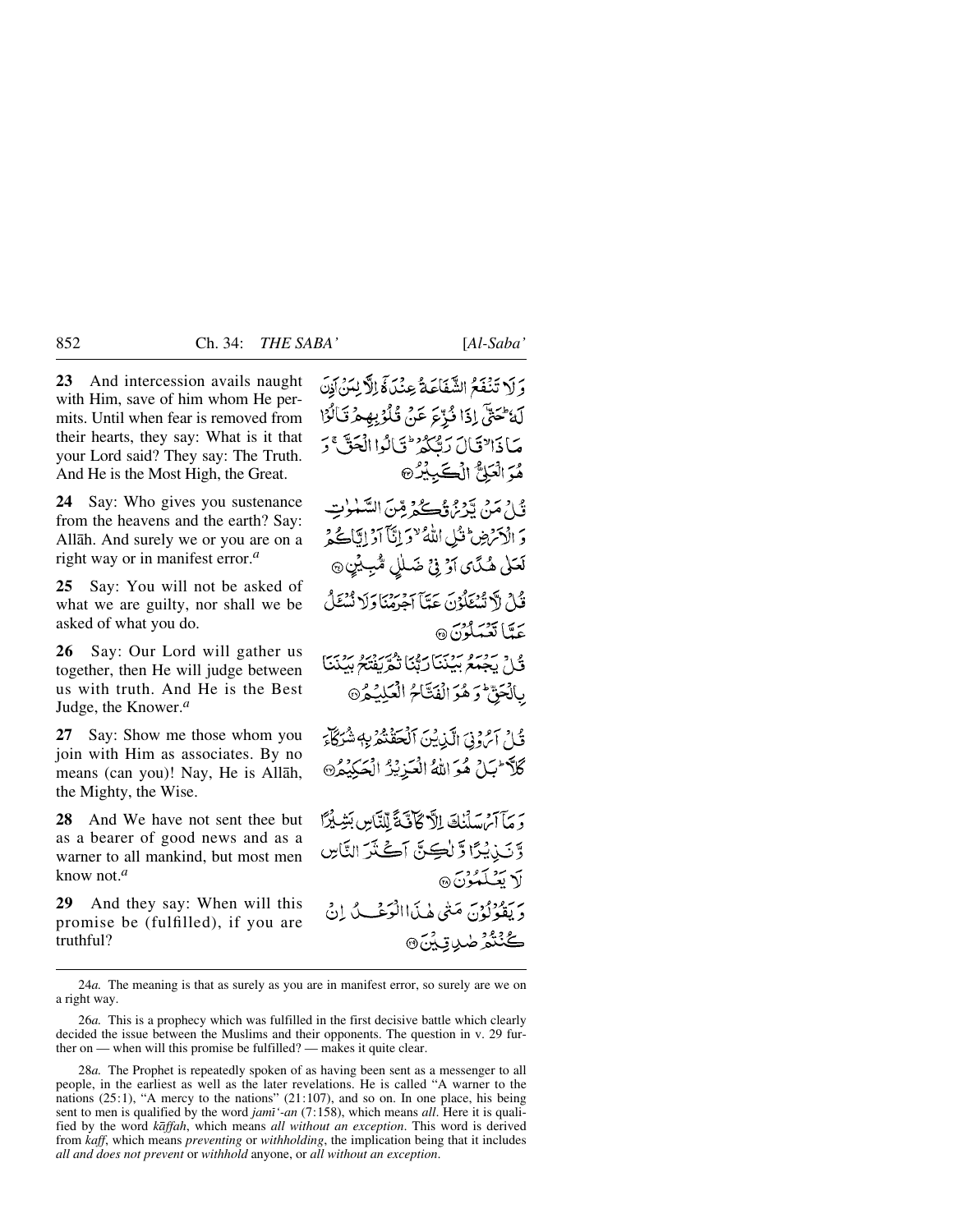#### SECTION 4: **The Leaders of Evil**

**31** And those who disbelieve say: We believe not in this Qur'ån, nor in that which is before it.*<sup>a</sup>* And if thou couldst see when the wrongdoers are made to stand before their Lord, throwing back the blame one to another! Those who were reckoned weak say to those who were proud: Had it not been for you, we would have been believers.

**32** Those who were proud say to those who were deemed weak: Did we turn you away from the guidance after it had come to you? Nay, you (yourselves) were guilty.

**33** And those who were deemed weak say to those who were proud: Nay, (it was your) planning by night and day when you told us to disbelieve in Allåh and to set up likes with Him. And they will manifest regret when they see the chastisement. And We put shackles on the necks of those who disbelieve. They will not be requited but for what they did.

**34** And We never sent a warner to a town but those who led easy lives in it said: We are disbelievers in that with which you are sent.

وَ قَالَ الْكَيْكِينَ كَفَرُوْالِينَ تَوْْصِنَ بِهٰذَا القُرْانِ وَلَا بِالَّذِىْ بَيْنَ يَكَ يُكَ وَكَوْتَرَى إِذِ الظُّلِمُوْنَ مَوْقُوْفُوْنَ عِنْكَ رَبِّهِمْ مَجْيَرْجِعُ بَعْضُهُمْ إِلَىٰ بَعْضِ الْقَرْلَ يَقْوَلُ الَّذِيْنَ اسْتُفْهَعِفُوۡ ۚ لِلَّـٰذِ يُـ اسْتَكْبَرُ ٱلَّذِيْنَ ٱنْتُوْيَكُنَّا مُؤْمِنِيْنَ ۞ قَالَ الَّذِينَ اسْتَكَبَرُوْا لِلَّذِينَ اسْتَضْعِفُوْا آنَ مِنْ صَدَدْنُكُمْ عَنِ الْهُلُايِ بَعْدَ إِذْ چآئ<sup>د</sup>دُ کار ڪُنُنڍُ ڦڳوهِينَ @

قُلْ لَكُمْ مِّيْعَادُ يَوْمِ لَّا تَسْتَأْخِرُوْنَ عَنْهُ سَاءَةً وَلَا تَسْتَقَيْهِ مُؤْنَ ﴾

وَ قَالَ الَّذِينَ اسْتُفْهَعِفُوْا لِلَّذِينَ اسْتَكْبَرُوْا بَيْنَ مَكْرُ الَّبِيْلِ وَ النَّهْلَارِ إِذْ يَأْمُرُوْنِيَٰٓآَاَنَّ تَكَفَّنَ بِاللَّهِ وَنَجْعَلَ لَهُ أَنَدَادًا وَٱسَرُّوا التَّبَيْ اصَةَ لَتَّا رَآَوُا الْعَيْدَاتِ فَوَجَعَلْنَا الْاَغْلَلَ فِئَ آَعْنَانِ الَّذِينَ كَفَرُوْا هَلْ بُجْزَدُنَ إِلَّا مَا ڪَأَنُوْا يَعۡمَلُوۡنَ ۞

دَ مَآ ٱرۡسَلۡنَا فِيۡ قَدۡ يَٰٓةٍ مِّنۡ تَّيۡنِيۡدِ إِلَّا قَالَ مُنْزَنُّزُهَــآ لاإِتَابِيَآ أَرْسِلْتُمْ ب4 ڪفرون @

<sup>30</sup>*a.* The first encounter between the Muslims and their enemies took place in the battle of Badr, after the first year of the Flight had passed away. Elsewhere the same question is answered by the words: "Maybe somewhat of that which you seek to hasten has drawn nigh to you" (27:72).

<sup>31</sup>*a.* They reject not only the Qur'ån but also previous revelation, because it contains prophecies about the appearance of the Holy Prophet.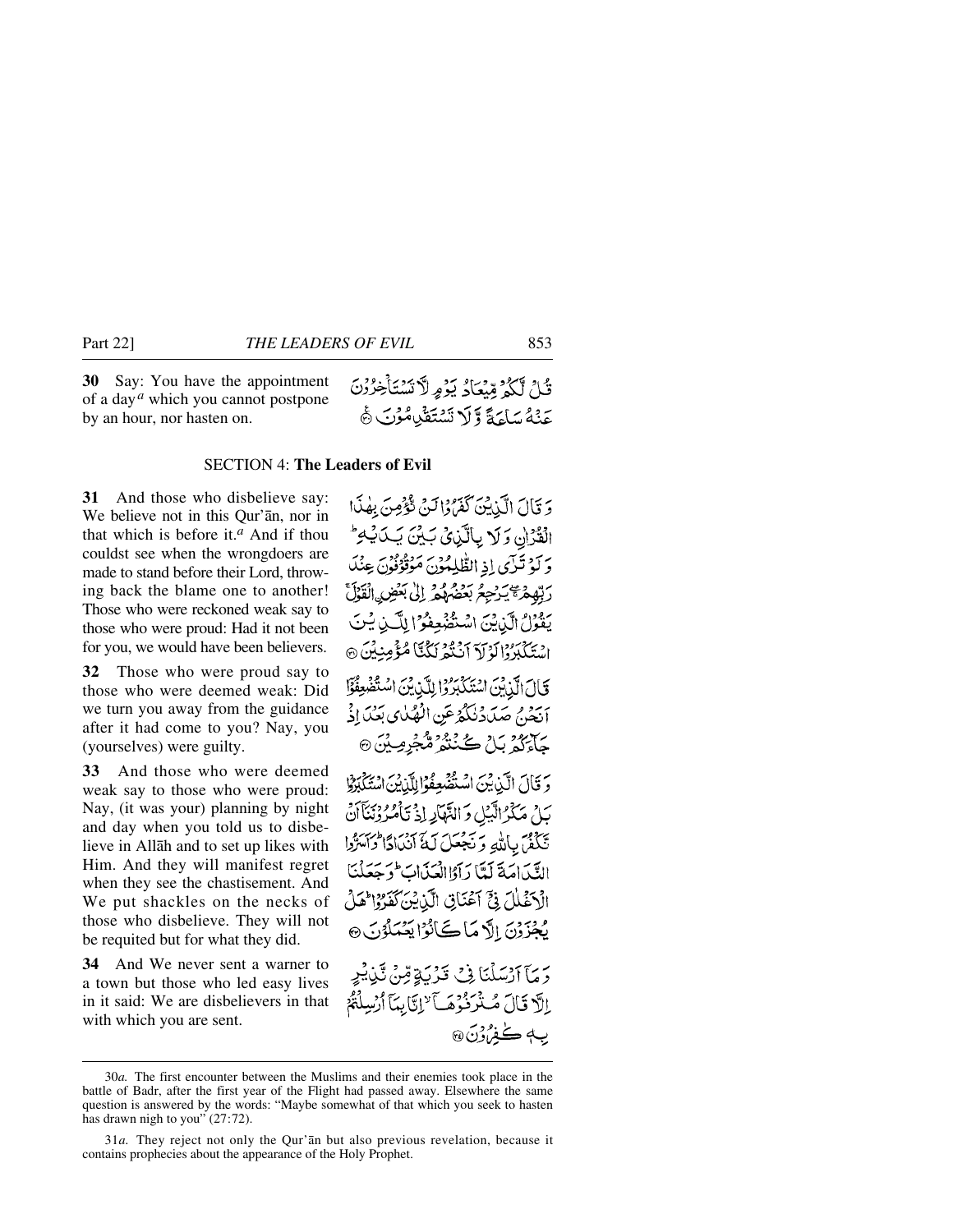**35** And they say: We have more wealth and children, and we cannot be punished.

**36** Say: Surely my Lord amplifies and straitens provision for whom He pleases, but most men know not.*<sup>a</sup>*

#### SECTION 5: **Wealth does not stand for Greatness**

**37** And it is not your wealth, nor your children, that bring you near to Us in rank; but whoever believes and does good, for such is a double reward for what they do, and they are secure in the highest places.*<sup>a</sup>*

**38** And those who strive in opposing Our messages, they will be brought to the chastisement.

**39** Say: Surely my Lord amplifies provision for whom He pleases of His servants and straitens (it) for him. And whatsoever you spend, He increases it in reward,*<sup>a</sup>* and He is the Best of Providers.

**40** And on the day when He will gather them all together, then will He say to the angels: Did these worship you?

**41** They will say: Glory be to Thee! Thou art our Protecting Friend, not they; nay, they worshipped the jinn; most of them were believers in them <sup>*a*</sup>

وَقَالُوۡا نَحۡنُ ٱكۡنُزُ آمۡوَالَا وَّآوَٰلَاَوّٗاْ وَّ مَا نَحْنُ بِمُعَدَّبِيْنَ۞ قُلْ إِنَّ يَ يَدْنَى بَبْسُطُ البِّدِينَ لِمَنْ تَتَنَاءُ وَيَغْذُبِهِ ثُمَّ وَلَكِينَّ آَكَنْزَ النَّاسِ لَا يَعْلَمُوْنَ ﴾

دَ مَآ آمۡوَالۡکُمۡ وَ لَآ ٓاَوۡلَادُکُمۡ بِالۡبَنۡ ۚ تَقَدَّنَّكُمْ عِنْكَانَا ذُلْفَىٰ إِلَّا مَنْ أَمَنَ وَعَمِلَ صَالِحًا ۖ فَأُولَيْكَ لَهُمْ جَبَٰزَاءُ الصِّعْفِ بِمَاعَيِلُوْاوَهُمْ فِي الْعُرُفْتِ امنْدُنَ ۞ وَ الَّذِيْنَ يَسْعَوْنَ فِيَّ أَيْتِنَا مُعْجِزِيْنَ أُولَيْكَ فِي الْعَذَابِ مُخْضَرُوْنَ @ قُبُلْ إِنَّ سَ تِيْ يَجِسُّطُ الدِّسْ فَ لِيَبَنُّ تَتَنَبَآءُ مِنْ عِبَادِهِ وَ يَقْبِدِدُ أَمَرُو بِهَمْ أَنْفَقَنَّهُمْ قِبْنَ نَهْجٌ فَقُدْ يُخْلَفُهُ ۚ وَهُ خَلَرُ الِّهِ بِرَ<sub>ا</sub>قِيْنَ ۞ دورو به دي په نور اِلْمَلَيْكَةِ آَهَؤُلَاَّ إِيَّاكُمْ ﴾ دَا يُدْخِينَكَ أَنْتَ وَ لِيَّنَّبَأَ مِنْ لِي دُوْنِهِجْ بَلْ كَانُوْا يَعْبُدُونَ الْجِنَّ ڹٛۯۿڮۯۑۣۿۿۯۿ<sup>ٷ</sup>ۣڡڹ۠ۯڹۜ۞

36*a.* This expression is always used to signify that Allåh will give ample means of subsistence to the weaker party and strengthen them against the wealthy transgressors.

37*a.* Not only in the highest places in paradise, but also in the highest places in this life — a truth which finds abundant illustration in the lives of the early Muslims.

41*a,* see next page.

<sup>39</sup>*a. Akhlafa* is used in the sense of *exceeding* or *surpassing so as to leave another thing behind* (from *khalf*, meaning *behind*) (LL). Hence *yukhlifu-h∂* here signifies that Allåh gives him such a great reward as to leave behind what he had spent in His way.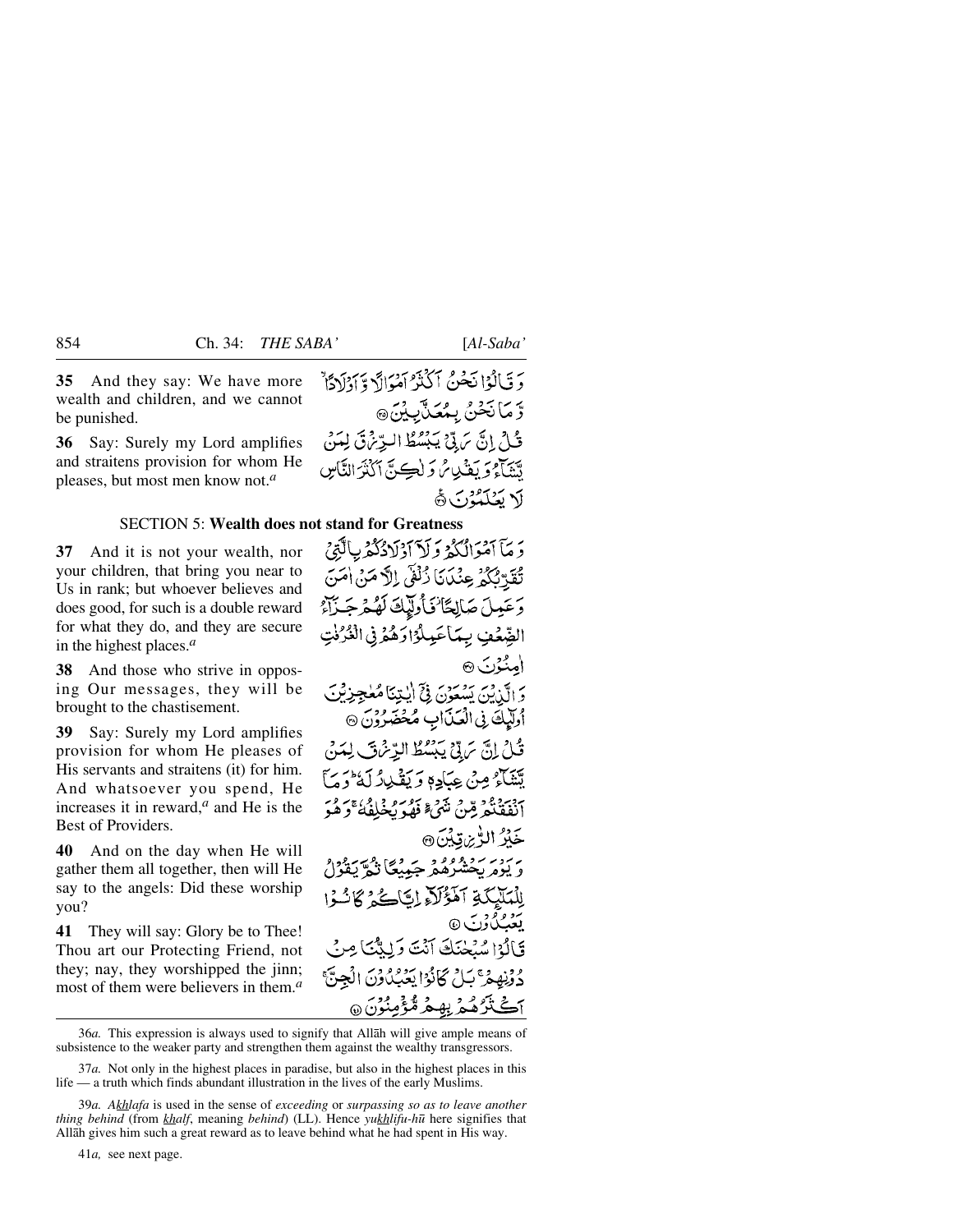**42** So on that day you will not control profit nor harm for one another. And We will say to those who were iniquitous: Taste the chastisement of the Fire, which you called a lie.

**43** And when Our clear messages are recited to them, they say: This is naught but a man who desires to turn you away from that which your fathers worshipped. And they say: This is naught but a forged lie! And those who disbelieve say of the Truth when it comes to them: This is only clear enchantment!

**44** And We have not given them any Books which they read, nor did We send to them before thee a warner.*<sup>a</sup>*

**45** And those before them rejected (the truth), and these have not yet attained a tenth of that which We gave them, $a$  but they gave the lie to My messengers. How (terrible) was then My disapproval!

فَالْبَوْمَرِ لَا يَمْلِكُ بَعْضُكُمْ لِبَعْضِ تَفْكَ وَّ لَا ضَدَّا ۚ وَ نَقُوۡلُ لِلَّيۡاٰنِينَ طَلَّعُہُۥٓا ذُوْقُوْا عَذَابَ النَّادِ الَّتِيْ كُنُنُوْ بِهَا مِڪِٽِبُو*ُنَ* وَ إِذَا تُتْلَىٰ عَلَيْهِمُ إِيِّنَّنَا بَيِّنْتٍ قَالُوْا مَا هٰذَآ اِلَّا رَجُلُّ يُّرِيْدُ انْ يَّصُدَّهُمُ عَدّاً كَانَ يَعْبُدُ الْتَأْذُرُهُ مِنَ تَأْلُوْاهَا هٰنَآ الْآ افْكُ مُّفْتَرَىٰ دَقَالَ الَّذِيْنَ كَفَرُدُالِلْحَقِّ لَعَّاجَاًءَهُمْ لِنَّ إِنْ هٰذَا ٳڵڒڛڂۯ<sub>ؙ</sub> ۺ۠ۜ<sub>ڹ</sub>ڸؙ*ڹ۠*۠۞ وَ مَآ اٰتَيْنَهُمۡوَّقِنۡ كُتُبِ يَّذُلُ مُسۡوَنَهَا دَمَآآرُسَلْنَآَ إِلَيْهِمْ قَبْلُكَ مِنْ نَّنِ يُرِهُ رَكَنَّبَ الَّذِيْنَ مِنْ قَبْلِهِمْ "وَمَا بَلَغُوْامِعۡشَارَ مَآ اٰتَيۡنَٰهُمۡ نَڪَنَّ بُوُّا رْسُلِيٌ فَكَيْفَ كَانَ نَكِيْرِ ﴾

#### SECTION 6: **Truth will prosper**

**46** Say: I exhort you only to one thing, that you rise up for Allåh's sake by twos and singly; then ponder! There is no madness in your companion. He is only a warner to you before a severe chastisement.

قُلْ إِنَّيْمَآ أَعِظُكُمْ بِوَاحِدَةٍ ۚ أَنْ تَقْوُمُوْا بِلَّهِ مَثْنَىٰ وَ فُرَكْنِي نَكْبَرٌ نَتَفَكَّرْدُا مِّنَا بِصَاحِبِكُمُ مِّنْ جِنَّةٍ إِنْ هُوَ اِلْآنَذِيْنُ لَّكُمُّ بَيْنَ يَدَىٰ عَذَابِ شَرْبِيْدِ @

<sup>41</sup>*a.* Compare this with the last section, and it will be clear that the very persons mentioned there as the proud ones are spoken of here as the jinn.

<sup>44</sup>*a.* That is, no Book was ever given nor any warner ever raised that taught polytheism; or the meaning may be that, whereas warners appeared all about Arabia, Makkah had not yet seen one.

<sup>45</sup>*a.* That is, in power or in material prosperity the Quraish could not stand comparison with many of the early nations.